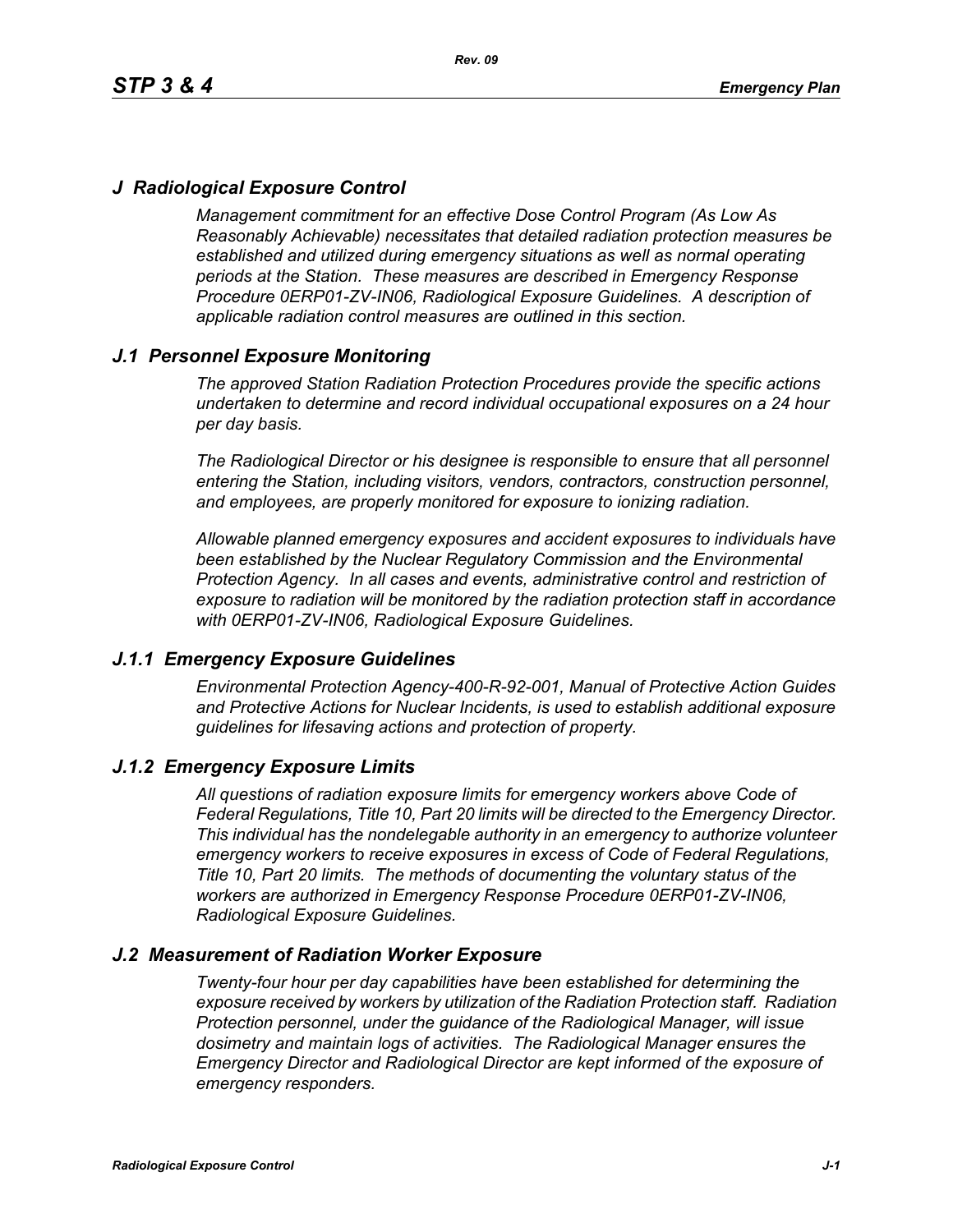# *J.3 Contamination Control and Preventive Measures*

*Preventive measures will be taken to minimize direct exposure to or ingestion of* radioactive materials. This will include timely processing of all solid, liquid, and *gaseous wastes using the Station radioactive waste processing systems in accordance with established plant procedures or other waste processing systems as necessary. Other contamination control measures are described in detail in the Station's Radiation Protection Program, the Emergency Response Procedures, and are summarized as follows:*

*In order to avoid personnel contamination or the spread of contamination in the Station areas, contaminated areas will be designated and clearly identified. Access to these areas will be controlled and appropriate protective clothing will be specified to minimize personnel contamination and the spread of contamination. Limits for the use of protective clothing are specified in the Station Radiation Protection Procedures. Personnel and equipment leaving the controlled area are monitored to assure that the limits for contamination control are met. If personnel become contaminated, Station Radiation Protection operating procedures will be implemented.* 

*In general, contaminated areas and materials are permitted to return to normal use when areas meet the Station Radiation Protection Program contamination limits. Some areas and equipment may be returned to service prior to achieving these limits. In such cases, special precautions and measures are taken to prevent personnel contamination and to limit the spread of contamination.*

### *J.4 Drinking Water and Food Contamination Control*

*Drinking water and food supplies are not allowed in contaminated or potentially contaminated areas. If the potential exists for food or water to become contaminated in normally clean areas, Radiation Protection personnel will perform appropriate surveys and sample analysis, respectively.*

*If contamination is found, appropriate actions will be taken based on the levels of contamination and its location.*

### *J.4.1 Surveys of Emergency Response Facilities*

*Radiological surveys of the emergency response facilities and the assembly area for habitability will be performed on a frequent basis. These surveys will include radiation levels and contamination and airborne radioactivity concentrations. Drinking, smoking, and eating are prohibited during a radiological incident in areas where the potential for contamination exists.*

#### *J.4.2 Airborne Releases*

*In the event of an airborne release of radioactive materials, samples will be collected by Station personnel, and State and other agencies. These samples are analyzed and the results recorded and reported to the Emergency Director and the Department of State Health Services for appropriate offsite protective action recommendation decisions.*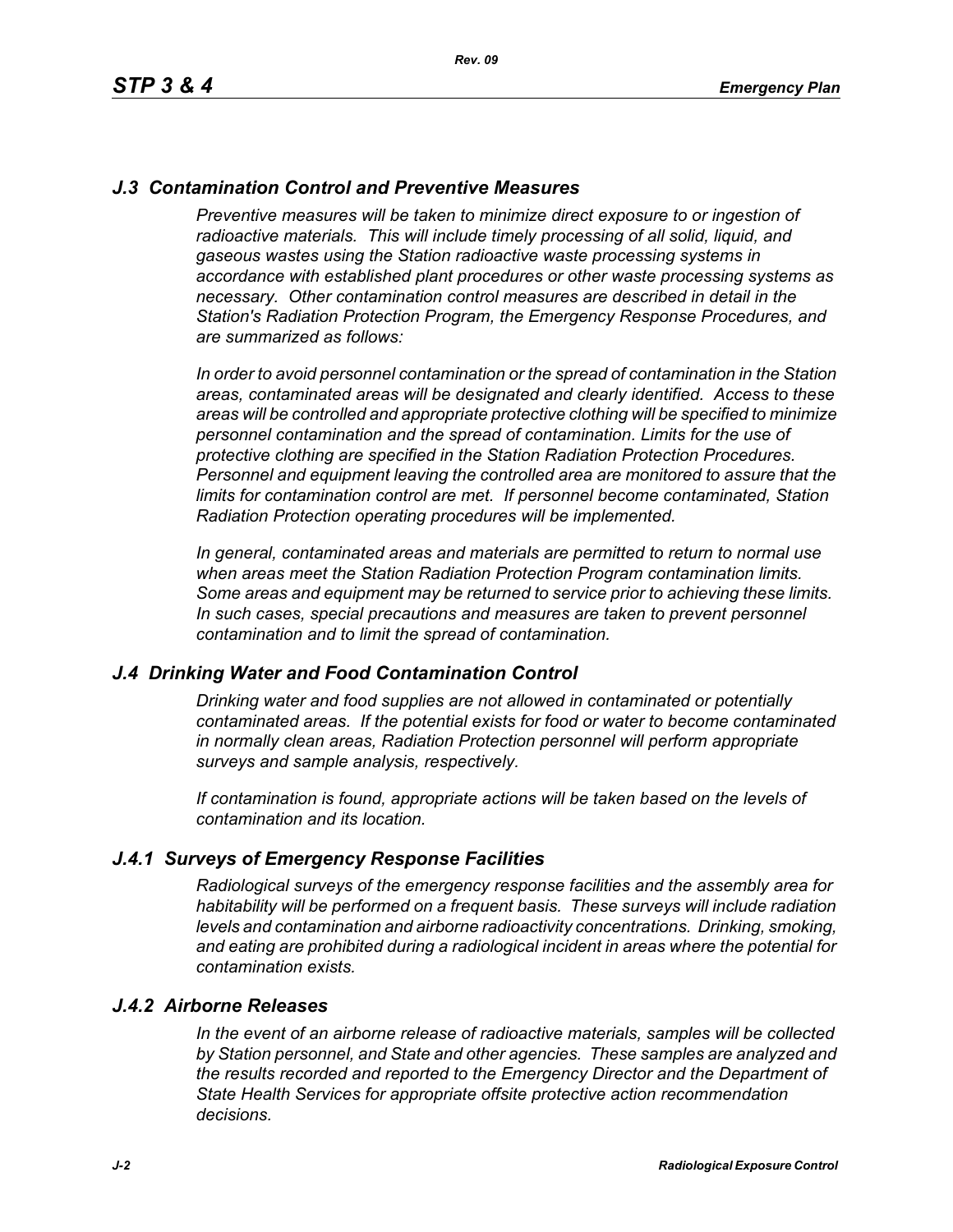# *J.4.3 Colorado River & Selected Wells*

*Selected wells are analyzed for radioactivity as part of the Radiological Environmental Monitoring Program at the Station. Surface water from the Colorado River is sampled at several locations upstream and downstream of the Station's river discharge. These samples are analyzed for gross activity as part of the Radiological Environmental Monitoring Program.*

### *J.5 Radiological Medical Considerations*

*Responses to personnel injuries are in accordance with guidelines set forth in 0POP04-ZO-0004, Personnel Emergencies and 0PGP03-ZA-0106, Emergency Medical Response Plan. Normally, in the event a personnel injury occurs in a Radiologically Controlled Area and the person requires offsite medical aid, the person will be taken to the Radiologically Controlled Area Access Control Point. The person is monitored for contamination and, if found to be below the levels for personnel contamination, the person is treated as a normal industrial accident and first aid will be supplied by Station medical assistance personnel. If additional treatment is required, the Station shall transport the person to the Matagorda General Hospital or Palacios Community Medical Center for treatment. Transportation will be provided by the site with Station medical staff in attendance or a contractor ambulance service.*

### *J.5.1 Personnel Contamination*

*In the event, the person is contaminated above the levels for personnel contamination, reasonable efforts will be made to decontaminate the person at the Radiologically Controlled Area Access Control Point. If this can not be done due to the nature of the injury and/or hospitalization is required immediately, medical treatment and transportation to the hospital will take priority. The person will be placed in clean protective clothing or wrapped in a clean blanket time permitting, to minimize the spread of contamination.*

### *J.5.2 Health Physics Supervision*

*A Radiation Protection Technician will accompany the individual to the hospital. Health Physics Supervision should meet the person at the hospital. The medical facility will be notified when a contaminated patient is being transported for treatment to allow for establishment of the radiological treatment area.*

### *J.5.3 Hospital Procedures*

*When the victim arrives at the medical facility, the staff of the hospital will follow their procedures to handle this type of injury. Radiation Protection personnel will conduct surveys to ensure that contamination levels are kept to a minimum and will monitor for contamination until cleanup has been satisfactorily completed.*

### *J.5.4 Contaminated Items*

*Contaminated items will be returned to the Station for decontamination or disposal.*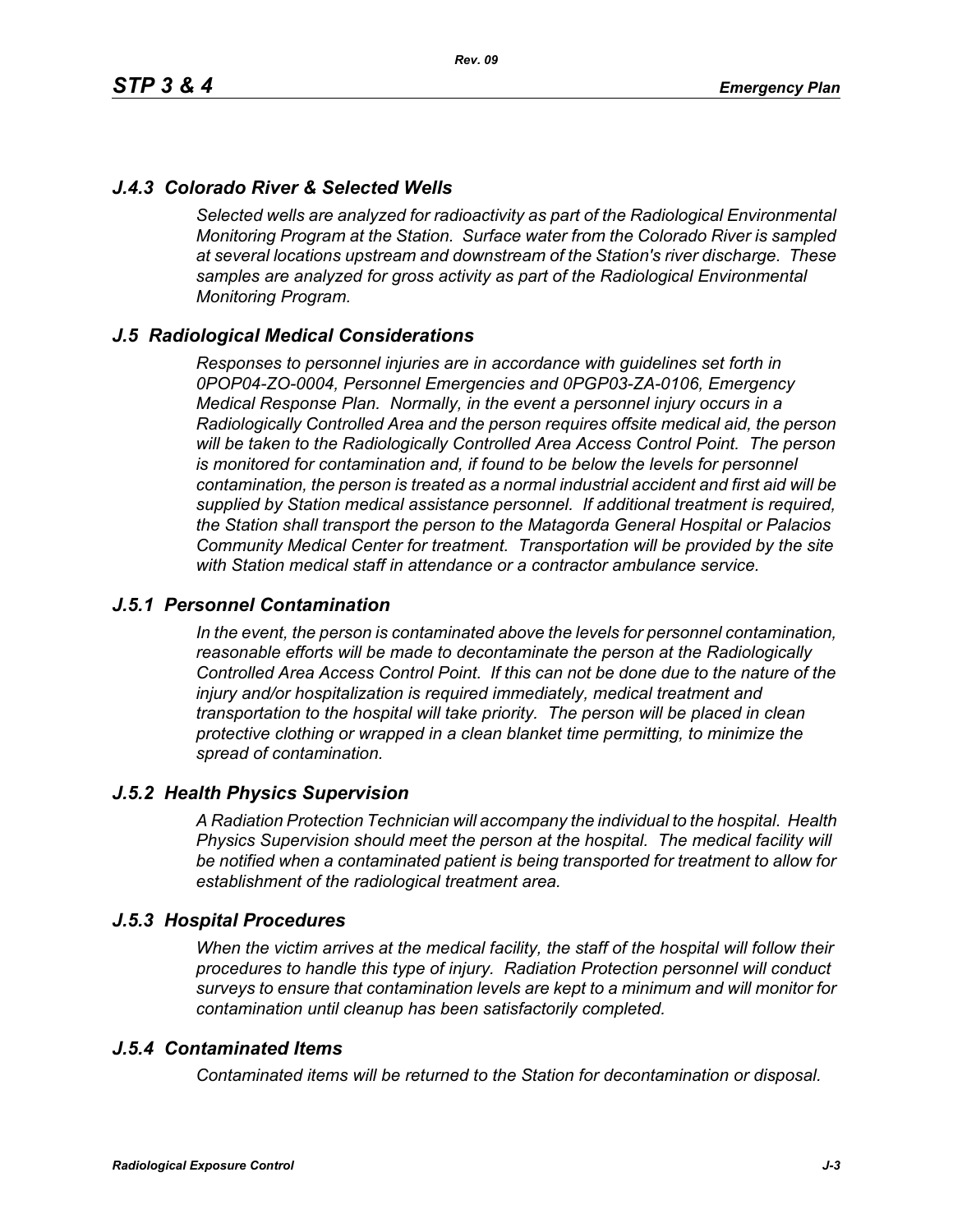# *J.5.5 Radiological Surveys*

*Radiation Protection personnel will perform radiological surveys and assist with establishing radiologically controlled area boundaries in the medical facilities.*

## *J.6 Personnel Evacuation from Station*

- **Personnel evacuated from the site due to a site evacuation shall go to an offsite** *Reception Center or home as determined by the Emergency Director.*
- *Reception centers are activated by the Matagorda County Emergency Management Director.*
- *The Bay City Reception Center is located at the McAllister Middle School.*
- *The Palacios Reception Center is located at the Palacios High School Field House.*
- *At the reception center, Station personnel are monitored for contamination and decontaminated, as necessary, and are registered and given emergency assistance by the reception center staff.*
- *Reception center operations are fully discussed in the Matagorda County Emergency Management Plan and Procedures.*

### *J.7 Offsite Assessment, Evaluation*

*For areas beyond the owner-controlled boundary of the Station, the Department of State Health Services, with assistance from the Governor's Division of Emergency Management, is responsible for the assessment and evaluation of protective action recommendations for the at-risk areas. The Matagorda County Emergency Management Director has the authority to accept, authorize, and implement protective actions.*

- *The State of Texas radiological monitoring teams will identify contamination and/or radiation levels and assist in controlling access within the affected area.*
- *Other state agencies will take action, as necessary, to assess and control land, water, and air within the affected area for public, commercial, and agricultural use.*

### *J.8 Tools and Equipment*

*All tools and items of equipment used in the Radiologically Controlled Areas must be checked for contamination before being taken from the Radiologically Controlled Area.*

- *Vehicles leaving the site will be monitored and decontaminated, as necessary.*
- **Emergency vehicles on life saving missions will not be delayed for radiological** *considerations.*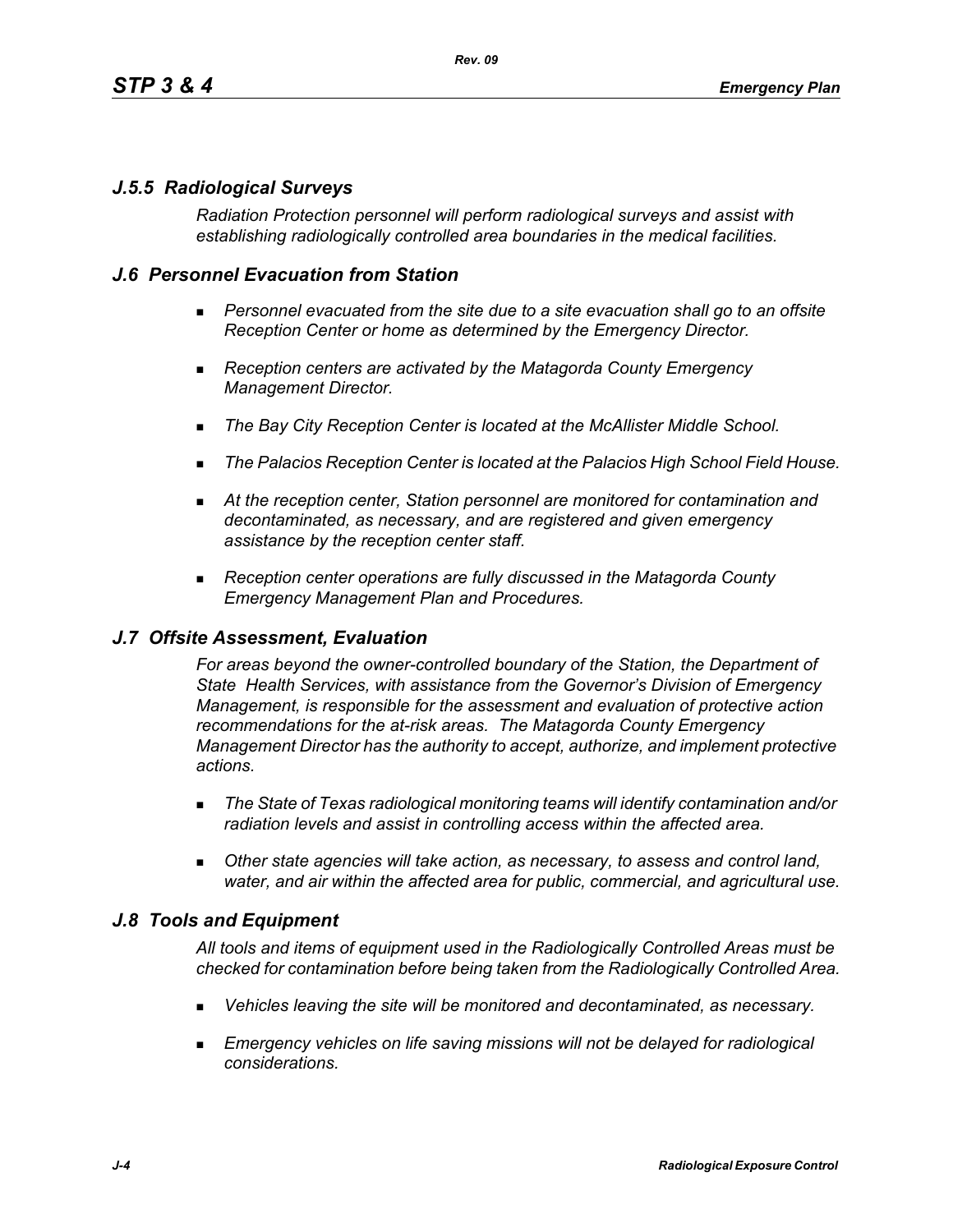# *J.9 Exposure to Airborne Contamination*

*In the event of a major radiation emergency, exposure to airborne concentration of radioactivity will be limited by the following policy:*

- *Whenever practicable, total internal exposure of any individual during an emergency should be maintained As Low As Reasonably Achievable.*
- *Respiratory protection will be used whenever appropriate.*
- *Exposure limits for noble gases are based on beta plus gamma radiation effects to the skin and lens of the eyes.*
- **Potassium Iodide should be issued to all onsite personnel on a voluntary basis at** *a General Emergency or when dose projections onsite or survey results projected exceed twenty-five (25) rem Committed Dose Equivalent to the thyroid. The issuance shall be determined by the Emergency Director and Radiological Director.*

# *J.10 Radiation Monitoring System*

*The Radiation Monitoring System monitors radioactivity in the station. This system, consisting of two subsystems, provides monitoring capability for area radiation and process/effluent stream radiation monitoring. The process/effluent Radiation Monitoring System is comprised of two smaller subsystems, the Liquid Monitoring System, and the Atmosphere Monitoring System. These Subsystems are described in Section H of this Plan and in the Station Final Safety Analysis Reports Section 9.0, 11.0, and 12.0. The Radiation Monitoring System is designed to provide output in normal and emergency operating ranges and is designed to operate in emergency radiation fields.*

### *J.10.1 Model Description*

*The dose assessment models described in procedure 0ERP01-ZV-TP01, Offsite Dose Calculations, provides site specific estimates and predictions of atmospheric effluent transport and diffusion during and immediately after an airborne release. The diffusion model used meets the criteria of a Class A model as defined in NUREG-0654/FEMA-REP-1, Rev. 1 and additionally can perform X/Q calculations, dose and dose rate projections, and deposition rates for the Plume Exposure Pathway Emergency Planning Zone.*

# *J.10.2 Area and Process/Effluent Systems*

*The Area and Process/Effluent Radiation Monitoring Systems are used to classify and assess radiological conditions in accordance with the Station Technical Specifications. These parameters have specific relationships to the Emergency Action Level scheme for classifications of an event by the Initiating Conditions scheme of Section D of this Plan.*